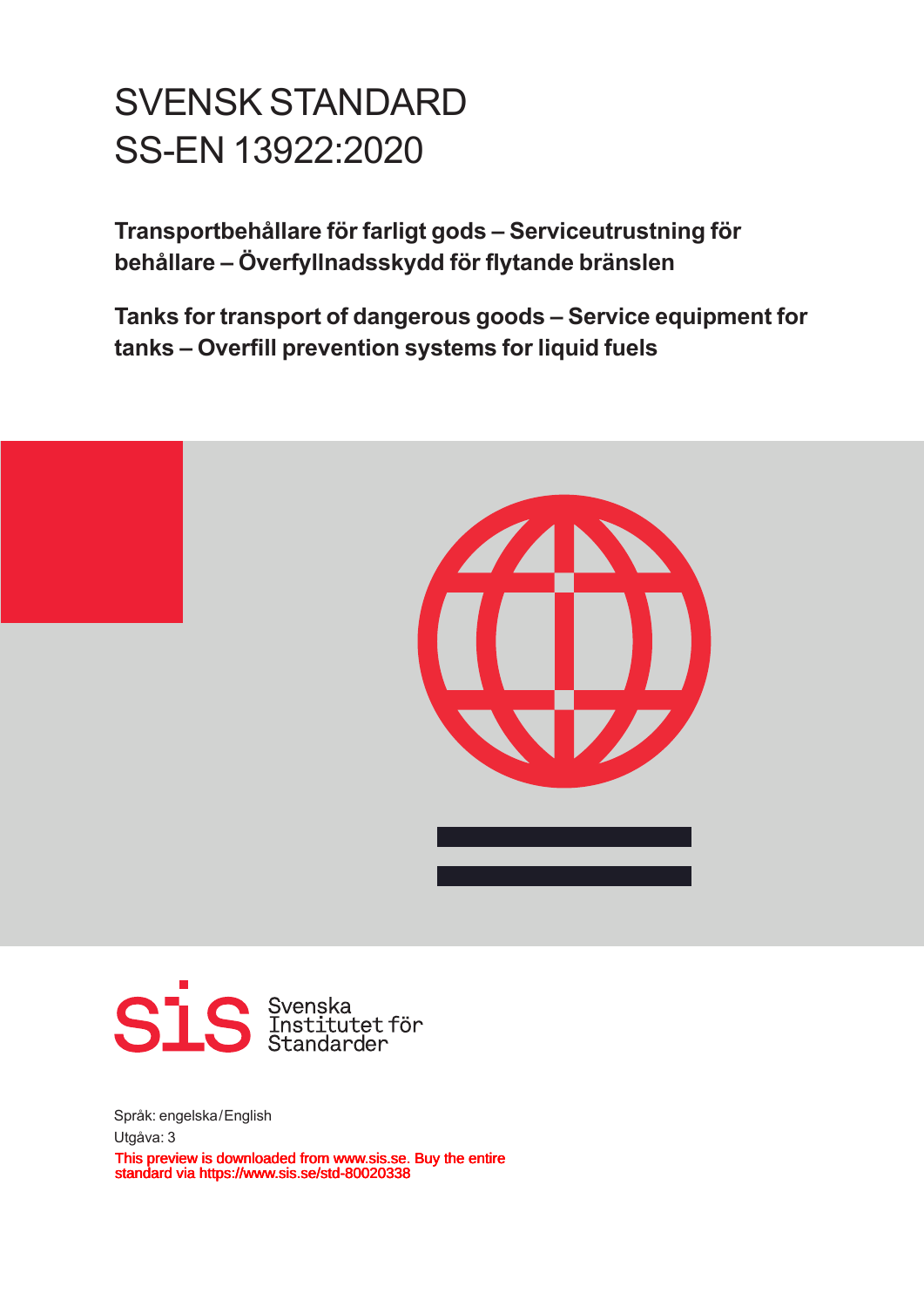

Den här standarden kan hjälpa dig att effektivisera och kvalitetssäkra ditt arbete. SIS har fler tjänster att erbjuda dig för att underlätta tillämpningen av standarder i din verksamhet.

#### **SIS Abonnemang**

Snabb och enkel åtkomst till gällande standard med SIS Abonnemang, en prenumerationstjänst genom vilken din organisation får tillgång till all världens standarder, senaste uppdateringarna och där hela din organisation kan ta del av innehållet i prenumerationen.

#### **Utbildning, event och publikationer**

Vi erbjuder även utbildningar, rådgivning och event kring våra mest sålda standarder och frågor kopplade till utveckling av standarder. Vi ger också ut handböcker som underlättar ditt arbete med att använda en specifik standard.

#### **Vill du delta i ett standardiseringsprojekt?**

Genom att delta som expert i någon av SIS 300 tekniska kommittéer inom CEN (europeisk standardisering) och / eller ISO (internationell standardisering) har du möjlighet att påverka standardiseringsarbetet i frågor som är viktiga för din organisation. Välkommen att kontakta SIS för att få veta mer!

#### **Kontakt**

Skriv till [kundservice@sis.se](mailto:kundservice%40sis.se?subject=kontakt), besök [sis.se](https://www.sis.se) eller ring 08 - 555 523 10

**© Copyright / Upphovsrätten till denna produkt tillhör Svenska institutet för standarder, Stockholm, Sverige. Upphovsrätten och användningen av denna produkt regleras i slutanvändarlicensen som återfinns på [sis.se / slutanvandarlicens](https://www.sis.se/slutanvandarlicens) och som du automatiskt blir bunden av när du använder produkten. För ordlista och förkortningar se sis.se/ [ordlista.](https://www.sis.se/ordlista)**

© Copyright Svenska institutet för standarder, Stockholm, Sweden. All rights reserved. The copyright and use of this product is governed by the end-user licence agreement which you automatically will be bound to when using the product. You will find the licence at sis.se/enduserlicenseagreement.

Upplysningar om sakinnehållet i standarden lämnas av Svenska institutet för standarder, telefon 08 - 555 520 00. Standarder kan beställas hos SIS som även lämnar allmänna upplysningar om svensk och utländsk standard.

Standarden är framtagen av kommittén för Transportbehållare för farligt gods, SIS / TK 291.

Har du synpunkter på innehållet i den här standarden, vill du delta i ett kommande revideringsarbete eller vara med och ta fram andra standarder inom området? Gå in på [www.sis.se](https://www.sis.se) - där hittar du mer information.

Fastställd: 2020-02-24 ICS: 13.300;23.020.10;23.020.20;43.080.10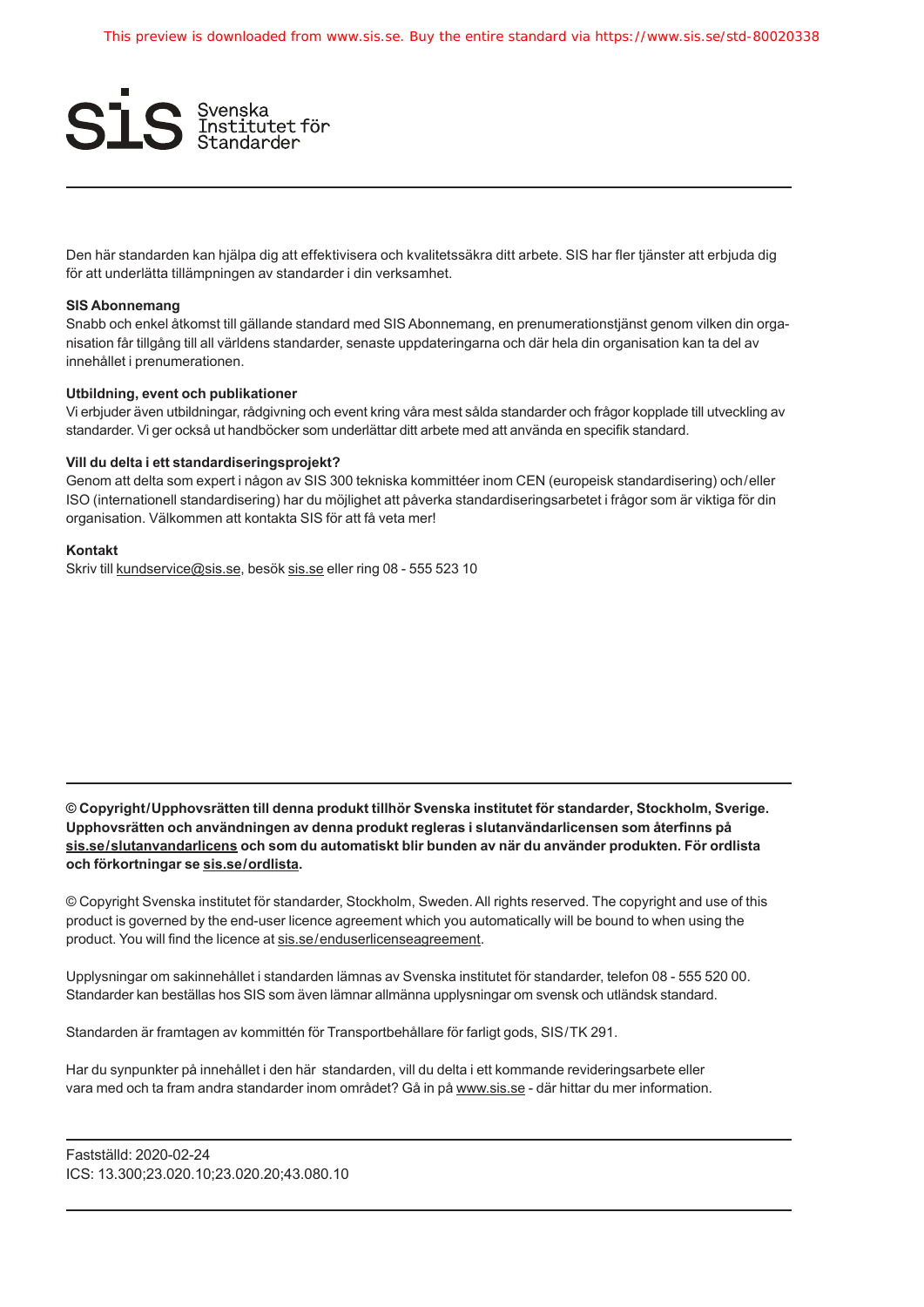

Europastandarden EN 13922:2020 gäller som svensk standard. Detta dokument innehåller den officiella engelska versionen av EN 13922:2020.

Denna standard ersätter SS-EN 13922:2011, utgåva 2.

The European Standard EN 13922:2020 has the status of a Swedish Standard. This document contains the official version of EN 13922:2020.

This standard supersedes the SS-EN 13922:2011, edition 2.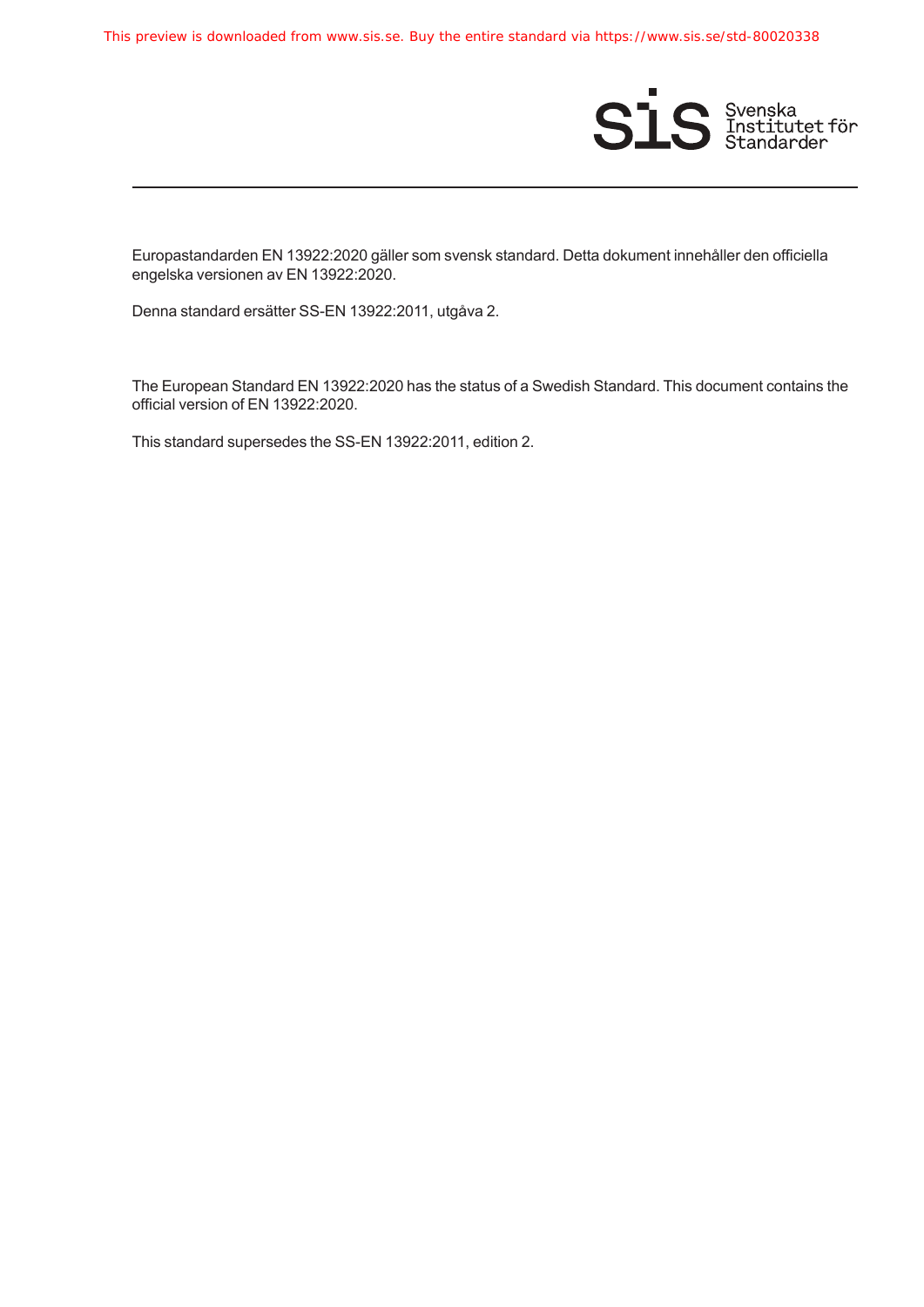This preview is downloaded from www.sis.se. Buy the entire standard via https://www.sis.se/std-80020338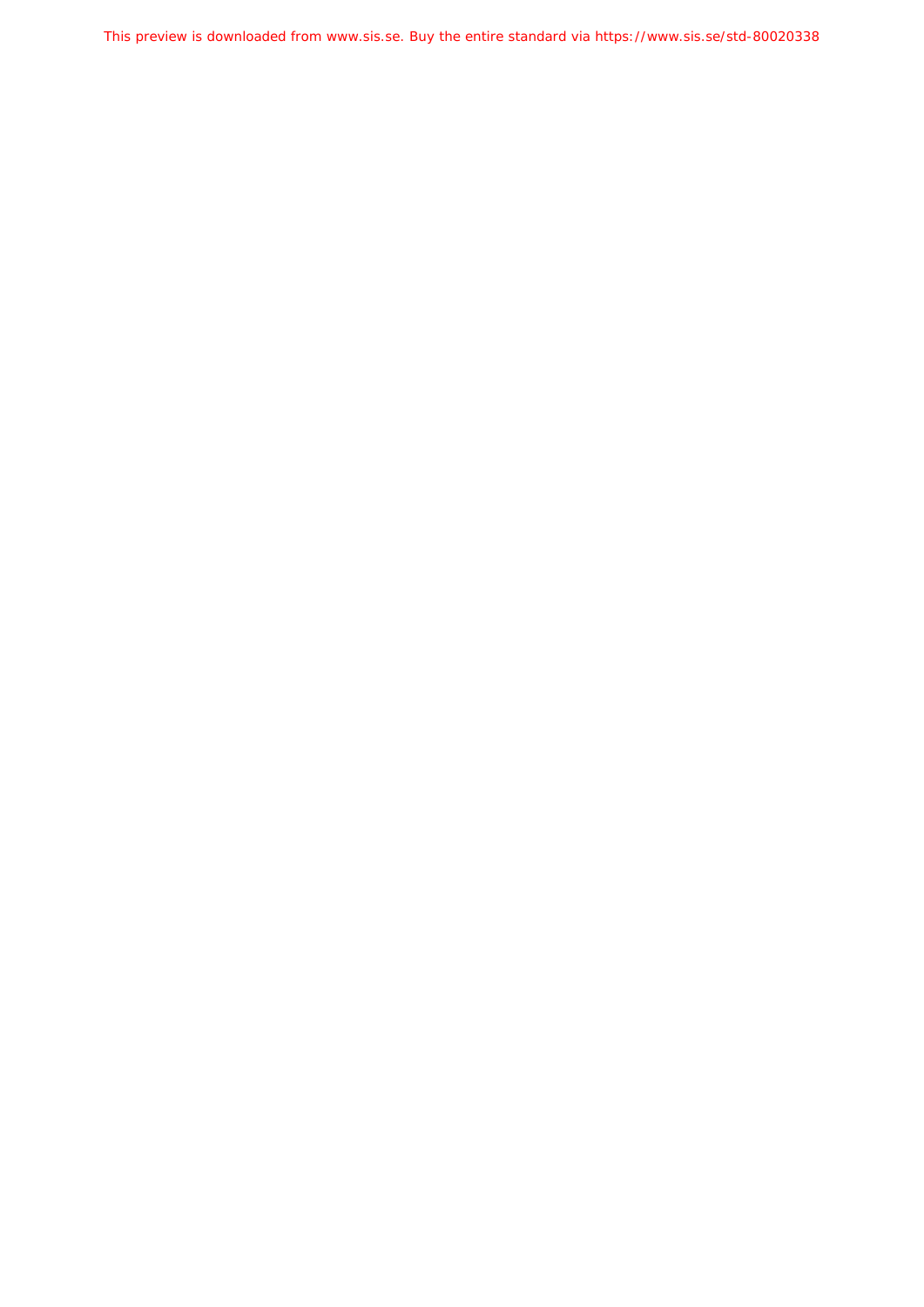# EUROPEAN STANDARD NORME EUROPÉENNE EUROPÄISCHE NORM

# **EN 13922**

February 2020

ICS 13.300; 23.020.20 Supersedes EN 13922:2011

English Version

# Tanks for transport of dangerous goods - Service equipment for tanks - Overfill prevention systems for liquid fuels

Citernes destinées au transport de matières dangereuses - Équipement de service pour citernes - Dispositifs limiteurs de remplissage pour carburants pétroliers liquides

 Tanks für die Beförderung gefährlicher Güter - Bedienungsausrüstung von Tanks - Überfüllsicherungssysteme für flüssige Kraft- und **Brennstoffe** 

This European Standard was approved by CEN on 1 December 2019.

CEN members are bound to comply with the CEN/CENELEC Internal Regulations which stipulate the conditions for giving this European Standard the status of a national standard without any alteration. Up-to-date lists and bibliographical references concerning such national standards may be obtained on application to the CEN-CENELEC Management Centre or to any CEN member.

This European Standard exists in three official versions (English, French, German). A version in any other language made by translation under the responsibility of a CEN member into its own language and notified to the CEN-CENELEC Management Centre has the same status as the official versions.

CEN members are the national standards bodies of Austria, Belgium, Bulgaria, Croatia, Cyprus, Czech Republic, Denmark, Estonia, Finland, France, Germany, Greece, Hungary, Iceland, Ireland, Italy, Latvia, Lithuania, Luxembourg, Malta, Netherlands, Norway, Poland, Portugal, Republic of North Macedonia, Romania, Serbia, Slovakia, Slovenia, Spain, Sweden, Switzerland, Turkey and United Kingdom.



EUROPEAN COMMITTEE FOR STANDARDIZATION COMITÉ EUROPÉEN DE NORMALISATION EUROPÄISCHES KOMITEE FÜR NORMUNG

**CEN-CENELEC Management Centre: Rue de la Science 23, B-1040 Brussels**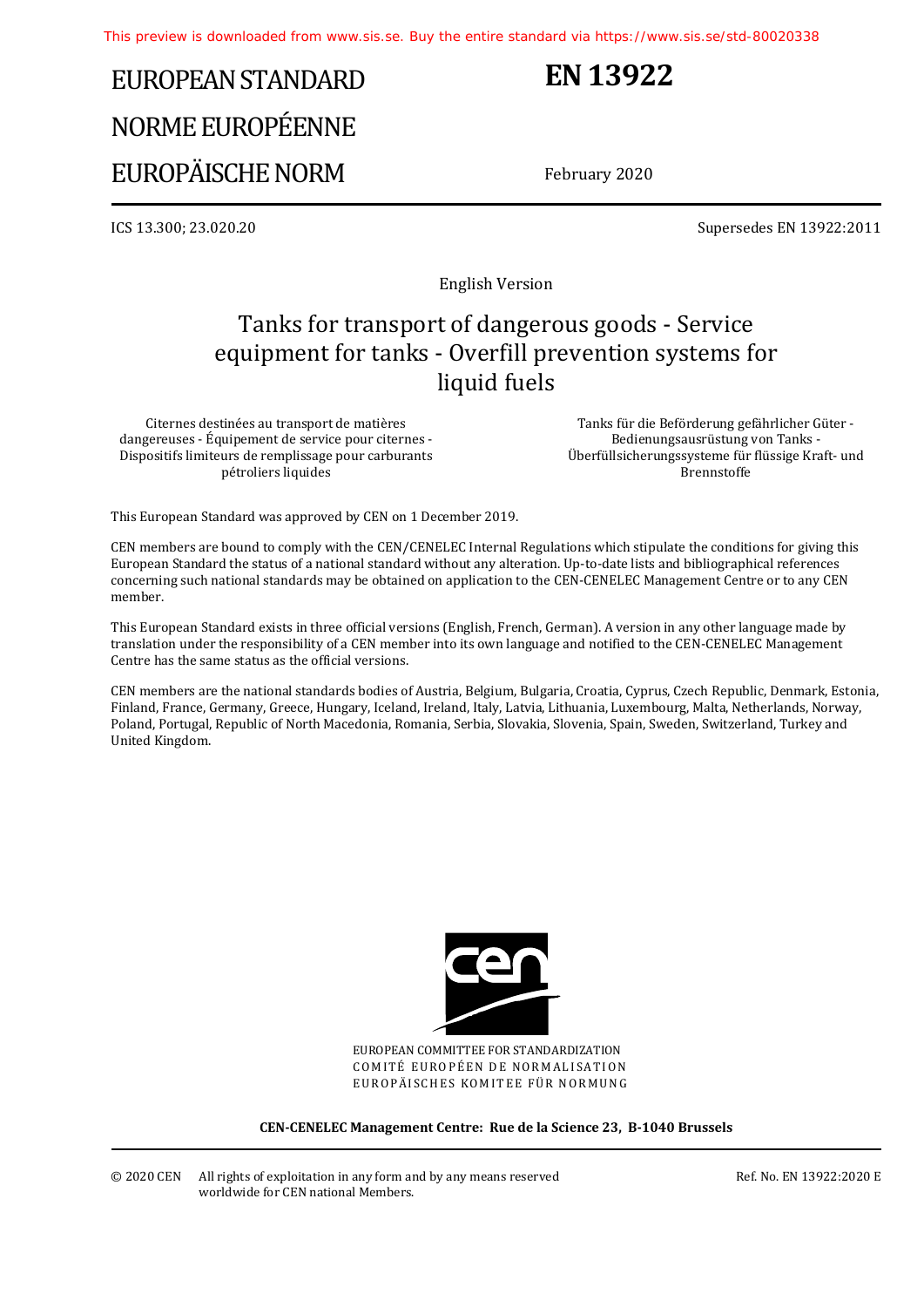Page

## SS-EN 13922:2020 (E)

# **Contents**

| 1                |  |  |  |
|------------------|--|--|--|
| $\overline{2}$   |  |  |  |
| 3                |  |  |  |
| $\boldsymbol{4}$ |  |  |  |
| 5                |  |  |  |
| 5.1              |  |  |  |
| 5.2              |  |  |  |
| 5.3              |  |  |  |
|                  |  |  |  |
| 6                |  |  |  |
| 6.1              |  |  |  |
| 6.2              |  |  |  |
| 6.3              |  |  |  |
|                  |  |  |  |
| 6.4              |  |  |  |
| 7                |  |  |  |
| 7.1              |  |  |  |
| 7.2              |  |  |  |
|                  |  |  |  |
| 7.3              |  |  |  |
| 8                |  |  |  |
| 9                |  |  |  |
| 10               |  |  |  |
|                  |  |  |  |
|                  |  |  |  |
|                  |  |  |  |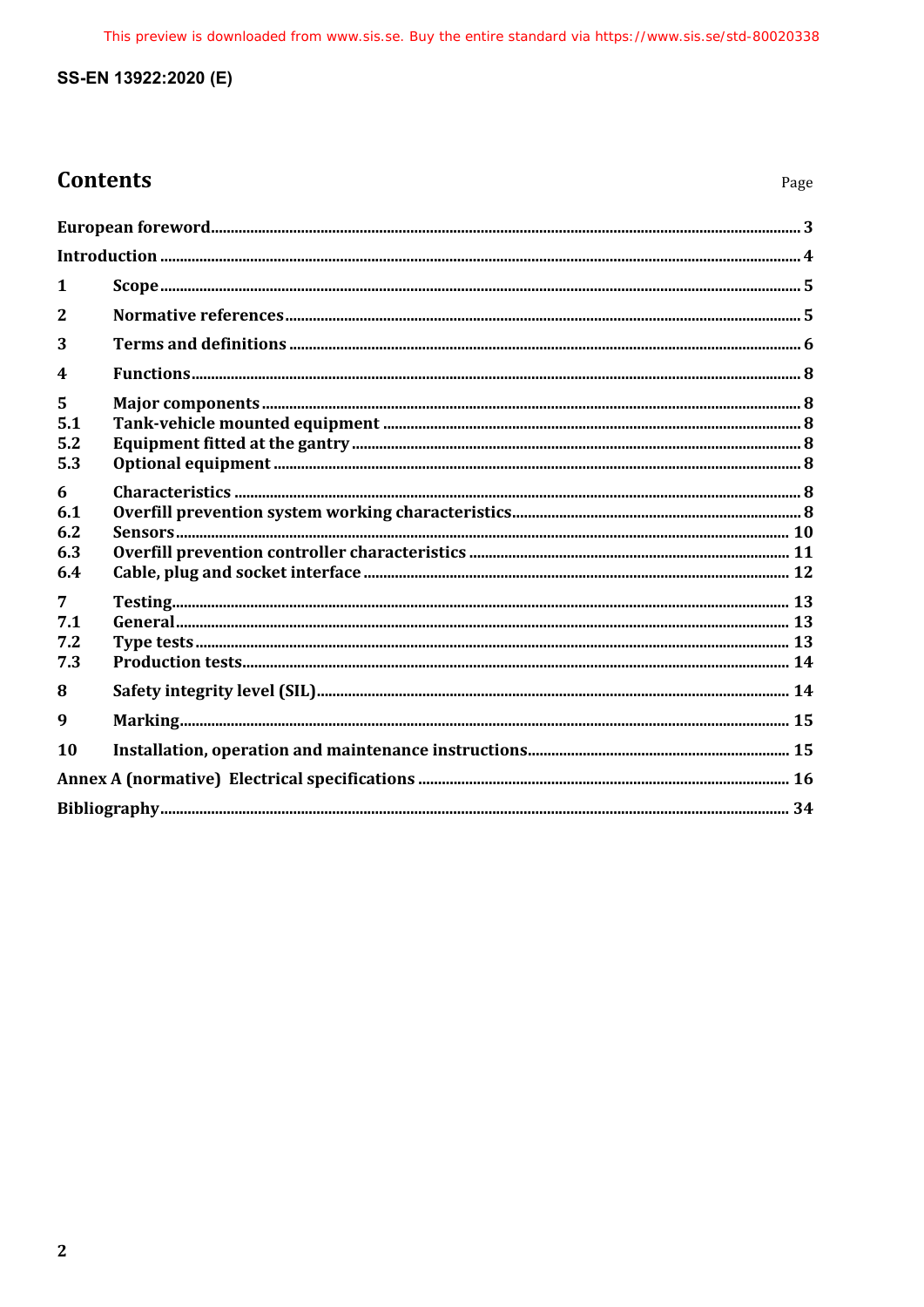# **European foreword**

This document (EN 13922:2020) has been prepared by Technical Committee CEN/TC 296 "Tanks for the transport of dangerous goods", the secretariat of which is held by AFNOR.

This European Standard shall be given the status of a national standard, either by publication of an identical text or by endorsement, at the latest by August 2020, and conflicting national standards shall be withdrawn at the latest by February 2022.

Attention is drawn to the possibility that some of the elements of this document may be the subject of patent rights. CEN shall not be held responsible for identifying any or all such patent rights.

This document supersedes EN 13922:2011.

In comparison with the 2011 edition, the following fundamental changes were made:

- safety integrity level (SIL) added;
- requirements and tests for electromagnetic compatibility (EMC) revised;
- temperature for the sensors extended to  $+60^{\circ}$ C;
- electrical requirements in 6.3.7 expanded for clarification;
- waveform signal changed to waveform pulse throughout the standard;
- Annex A tables and figures revised to reflect installed base;
- the word "peak" was added in Table A.3 before "sensor current" only for clarification;
- referred standards updated.

According to the CEN-CENELEC Internal Regulations, the national standards organisations of the following countries are bound to implement this European Standard: Austria, Belgium, Bulgaria, Croatia, Cyprus, Czech Republic, Denmark, Estonia, Finland, France, Germany, Greece, Hungary, Iceland, Ireland, Italy, Latvia, Lithuania, Luxembourg, Malta, Netherlands, Norway, Poland, Portugal, Republic of North Macedonia, Romania, Serbia, Slovakia, Slovenia, Spain, Sweden, Switzerland, Turkey and the United Kingdom.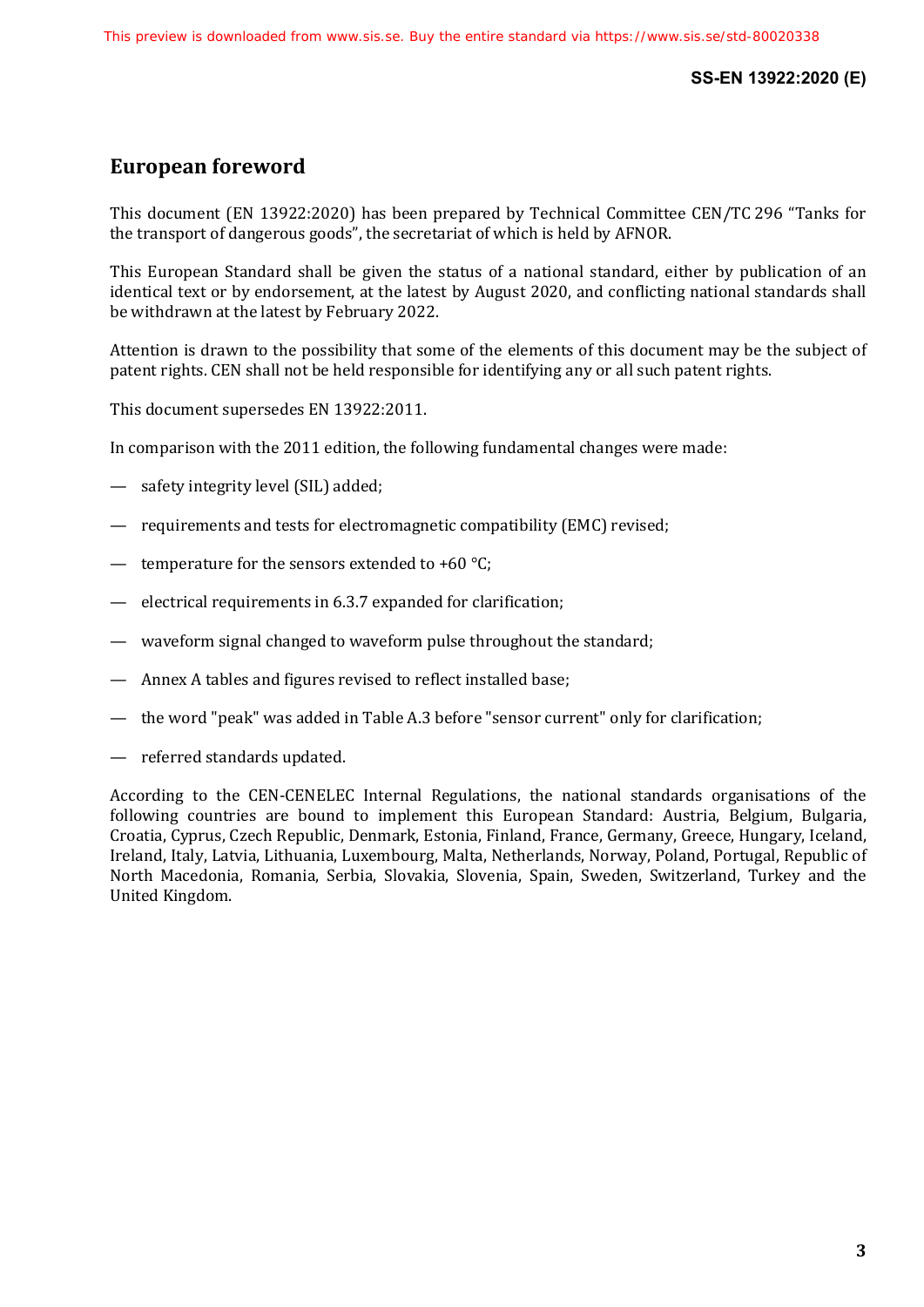## **Introduction**

The overfill prevention system prevents the maximum filling level of a compartment of a tank-vehicle from being exceeded by interrupting the filling operation on the loading site.

It is not the function of an overfill prevention system to prevent volume or weight overloading. The function of the overfill prevention system is the final means of containing the loaded product within a compartment and preventing a dangerous condition. It is therefore of critical importance that all components have a high degree of reliability and that all European gantries provide a compatible system with the tank-vehicles.

Not all the components of an overfill prevention system are necessarily supplied by one manufacturer but may include cross-compatible parts supplied by different manufacturers/suppliers. However, crosscompatibility does not mean interchangeability.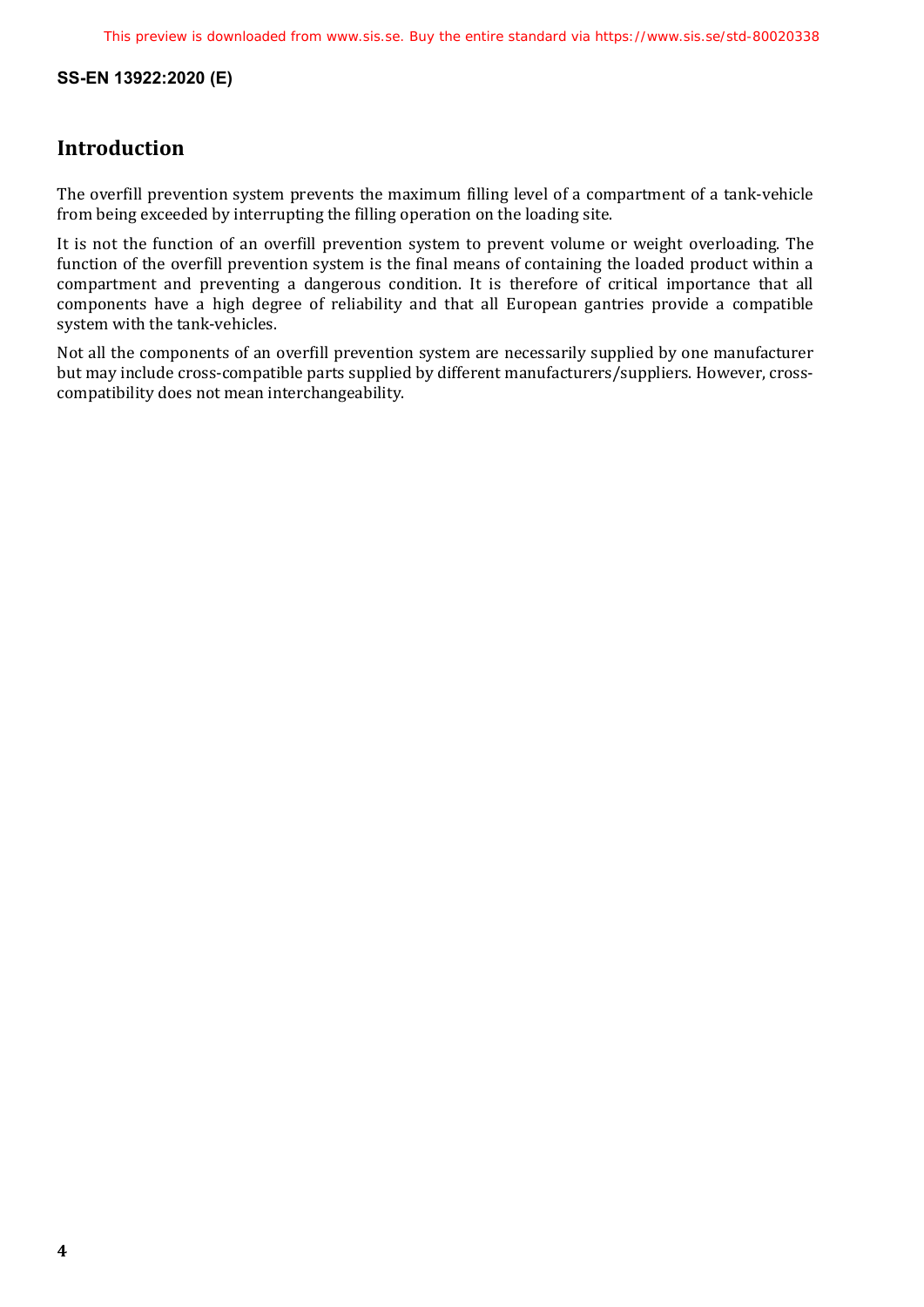### **1 Scope**

This document specifies the following points regarding the minimum requirements for an overfill prevention system:

- functions;
- major components;
- characteristics;
- test methods.

This document is applicable to overfill prevention systems for liquid fuels having a flash point up to but not exceeding 100 °C, excluding liquefied petroleum gas (LPG).

NOTE Vapour path detection is not part of this standard but can be provided as an option.

#### **2 Normative references**

The following documents are referred to in the text in such a way that some or all of their content constitutes requirements of this document. For dated references, only the edition cited applies. For undated references, the latest edition of the referenced document (including any amendments) applies.

EN 590, *Automotive fuels - Diesel - Requirements and test methods*

EN 60079-0, *Explosive atmospheres - Part 0: Equipment - General requirements (IEC 60079-0)*

EN 60079-11, *Explosive atmospheres - Part 11: Equipment protection by intrinsic safety "i" (IEC 60079-11)*

EN 60079-14, *Explosive atmospheres - Part 14: Electrical installations design, selection and erection IEC 60079-14)*

EN 61000-4-3, *Electromagnetic compatibility (EMC) - Part 4-3: Testing and measurement techniques - Radiated, radio-frequency, electromagnetic field immunity test (IEC 61000-4-3)*

EN 61000-6-4, *Electromagnetic compatibility (EMC) - Part 6-4: Generic standards - Emission standard for industrial environments (IEC 61000-6-4)*

EN 61508-1, *Functional safety of electrical/electronic/programmable electronic safety-related systems - Part 1: General requirements (IEC 61508-1)*

EN 61511-1, *Functional safety - Safety instrumented systems for the process industry sector — Part 1: Framework, definitions, system, hardware and application programming Requirements (IEC 61511-1)*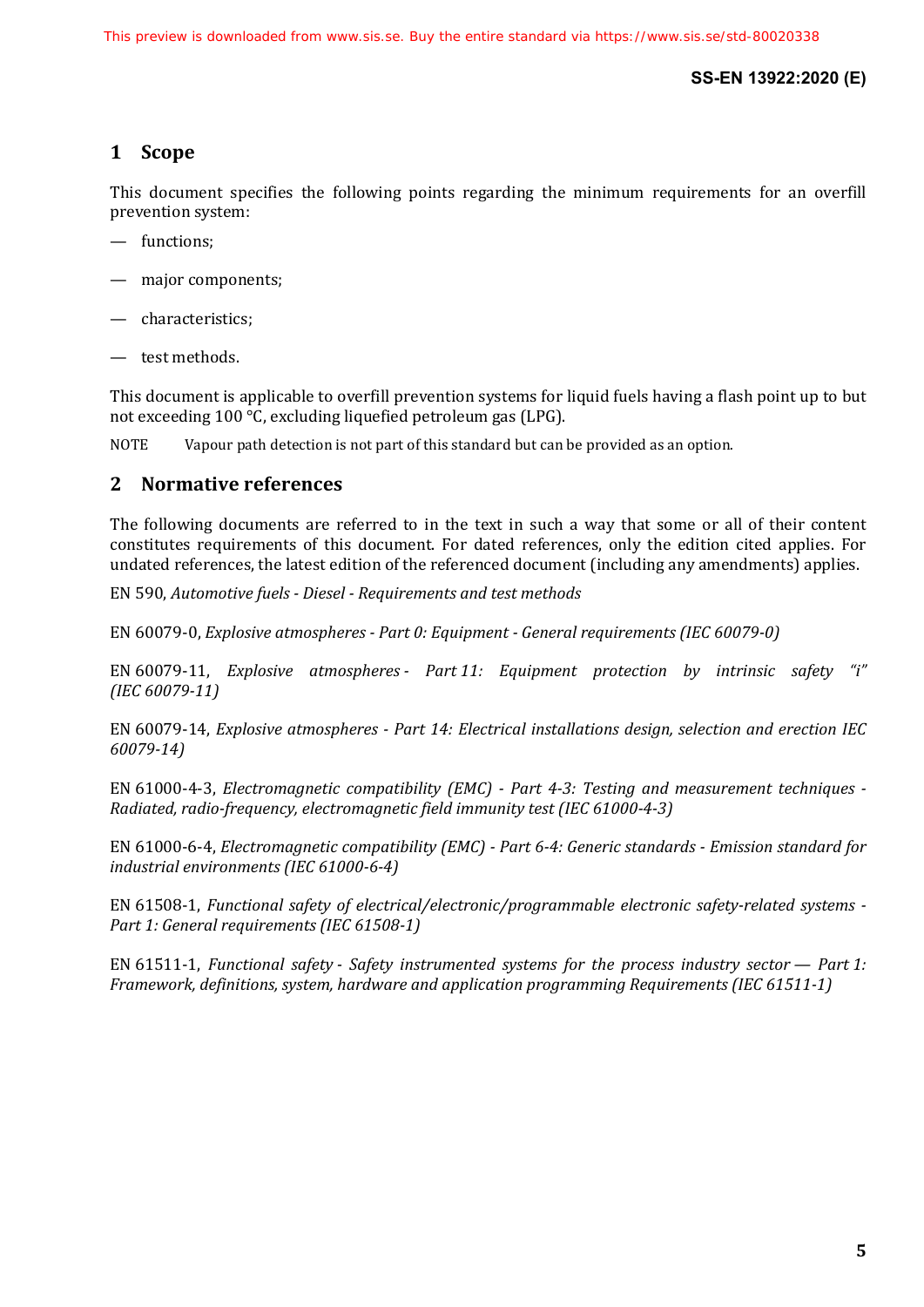### **3 Terms and definitions**

For the purposes of this document, the following terms and definitions apply.

ISO and IEC maintain terminological databases for use in standardization at the following addresses:

- IEC Electropedia: available at http://www.electropedia.org/
- ISO Online browsing platform: available at https://www.iso.org/obp

#### **3.1**

#### **overfill prevention system**

sensors or sensor circuits, interface plug/socket, overfill prevention controller and all connecting wiring and cables

#### **3.2**

#### **cross-compatibility**

ability of one part of the overfill prevention system to be able to work safely and satisfactorily with another part of the overfill prevention system although the parts are supplied by different manufacturers

#### **3.3**

#### **dry sensor**

state of the sensor when not immersed in liquid

#### **3.4**

#### **effective cycle time**

period taken for the overfill prevention system to identify a fault condition and switch to a nonpermissive state

#### **3.5**

#### **fail-safe**

switching to a non-permissive state if any single component failure in the overfill prevention system renders the overfill prevention system unable to detect an overfill or loss of earth connection

#### **3.6**

#### **five-wire system**

system which uses five wire interface signals for liquid level detection

#### **3.7**

#### **gantry control system**

system which controls the loading of product into the tank-vehicle

#### **3.8**

#### **gantry control system reaction time**

period commencing when the overfill prevention controller's output changes to non-permissive state and ending with the cessation of all product flow after the closure of the gantry control valve

#### **3.9**

#### **interoperable**

ability of different parts of the overfill prevention system to operate together, and a functional aspect of cross-compatibility